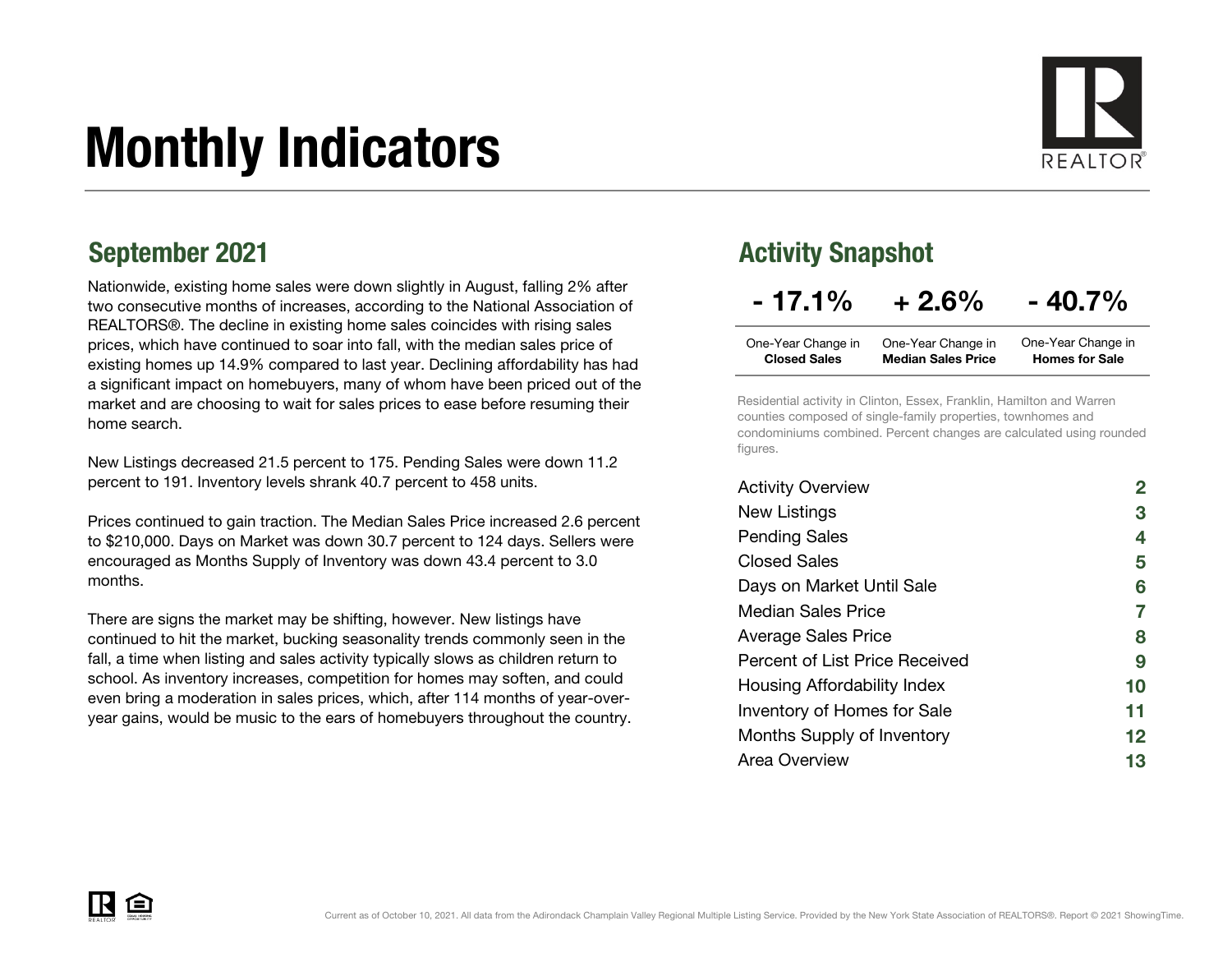### Activity Overview

Key metrics by report month and for year-to-date (YTD) starting from the first of the year.



| <b>Key Metrics</b>                 | <b>Historical Sparkbars</b>                               | $9 - 2020$ | 9-2021    | Percent Change | <b>YTD 2020 YTD 2021</b> |           | Percent Change |
|------------------------------------|-----------------------------------------------------------|------------|-----------|----------------|--------------------------|-----------|----------------|
| <b>New Listings</b>                | 9-2018<br>9-2019<br>9-2020<br>9-2021                      | 223        | 175       | $-21.5%$       | 1,620                    | 1,542     | $-4.8%$        |
| <b>Pending Sales</b>               | 9-2018<br>9-2019<br>$9 - 202$                             | 215        | 191       | $-11.2%$       | 1,419                    | 1,430     | $+0.8%$        |
| <b>Closed Sales</b>                | 9-2018<br>9-2019<br>9-2020<br>9-2021                      | 228        | 189       | $-17.1%$       | 1,100                    | 1,286     | $+16.9%$       |
| <b>Days on Market</b>              | $9 - 2018$<br>9-2019<br>9-2020                            | 179        | 124       | $-30.7%$       | 199                      | 162       | $-18.6%$       |
| <b>Median Sales Price</b>          | 9-2018<br>9-2019<br>9-2020<br>9-2021                      | \$204,750  | \$210,000 | $+2.6%$        | \$175,000                | \$205,000 | $+17.1%$       |
| <b>Avg. Sales Price</b>            | 9-2018<br>9-2019<br>9-2020                                | \$270,385  | \$332,714 | $+23.1%$       | \$259,814                | \$308,599 | $+18.8%$       |
| <b>Pct. of List Price Received</b> | 9-2018<br>9-2019<br>9-2020<br>9-2021                      | 95.6%      | 97.6%     | $+2.1%$        | 94.6%                    | 96.7%     | $+2.2%$        |
| <b>Affordability Index</b>         | 9-2018<br>9-2019<br>9-2020<br>9-2021                      | 186        | 180       | $-3.2%$        | 218                      | 184       | $-15.6%$       |
| <b>Homes for Sale</b>              | 9-2018<br>9-2019<br>9-2020<br>9-2021                      | 772        | 458       | $-40.7%$       | --                       |           |                |
| <b>Months Supply</b>               | n a Vitin<br>9-2018<br>$9 - 2019$<br>9-2020<br>$9 - 2021$ | 5.3        | 3.0       | $-43.4%$       |                          |           |                |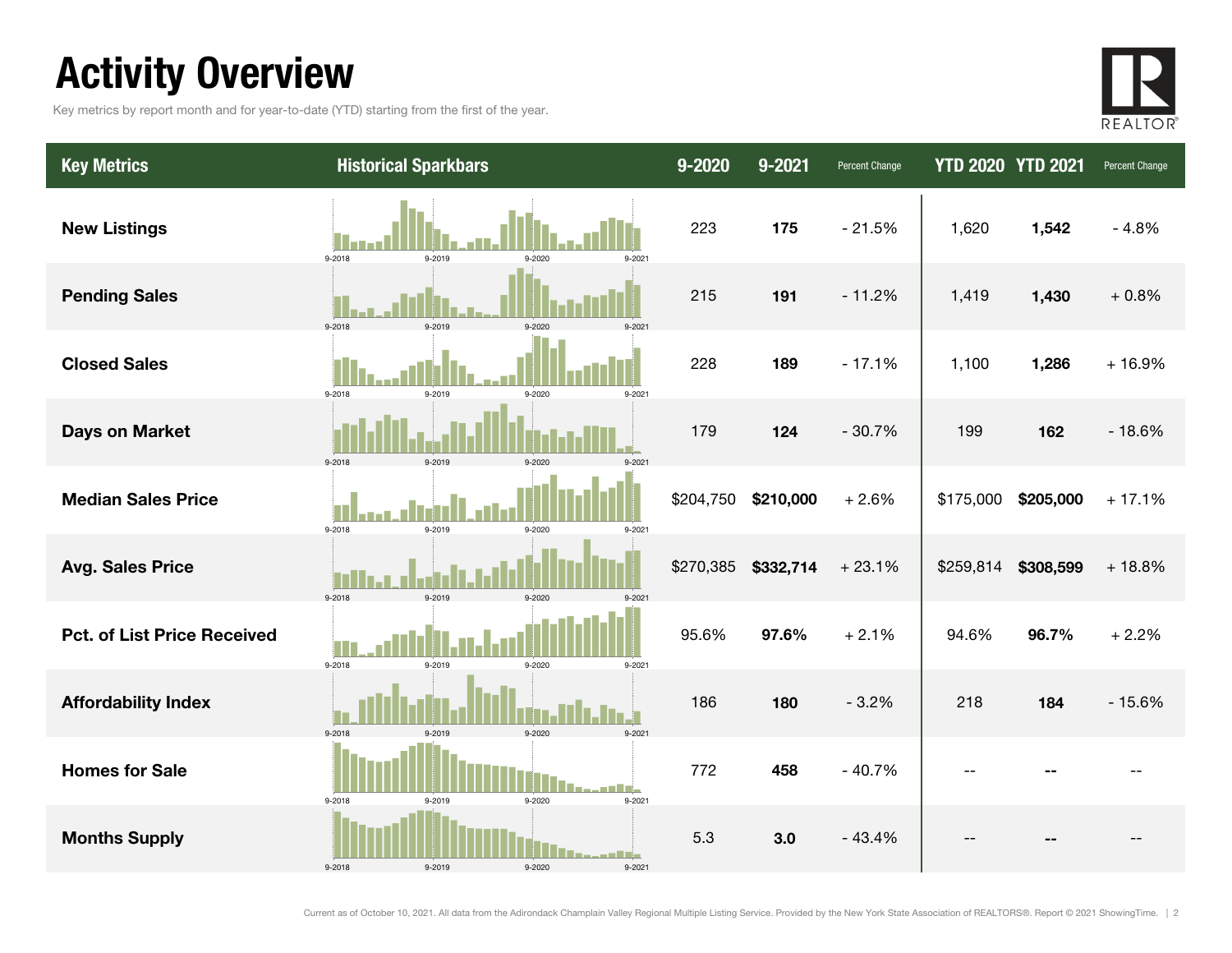### New Listings

A count of the properties that have been newly listed on the market in a given month.





| 1,820   |          |         |
|---------|----------|---------|
|         | 1,620    | 1,542   |
|         |          |         |
|         |          |         |
|         |          |         |
| $+1.2%$ | $-11.0%$ | $-4.8%$ |
| 2019    | 2020     | 2021    |

| <b>New Listings</b> |     | <b>Prior Year</b> | <b>Percent Change</b> |
|---------------------|-----|-------------------|-----------------------|
| October 2020        | 196 | 141               | $+39.0%$              |
| November 2020       | 146 | 97                | $+50.5%$              |
| December 2020       | 83  | 59                | $+40.7%$              |
| January 2021        | 103 | 93                | $+10.8%$              |
| February 2021       | 80  | 117               | $-31.6%$              |
| <b>March 2021</b>   | 147 | 115               | $+27.8%$              |
| April 2021          | 153 | 80                | $+91.3%$              |
| May 2021            | 218 | 198               | $+10.1%$              |
| June 2021           | 237 | 282               | $-16.0\%$             |
| <b>July 2021</b>    | 222 | 244               | $-9.0\%$              |
| August 2021         | 207 | 268               | $-22.8%$              |
| September 2021      | 175 | 223               | -21.5%                |
| 12-Month Avg        | 164 | 160               | $+2.5%$               |

#### Historical New Listings by Month

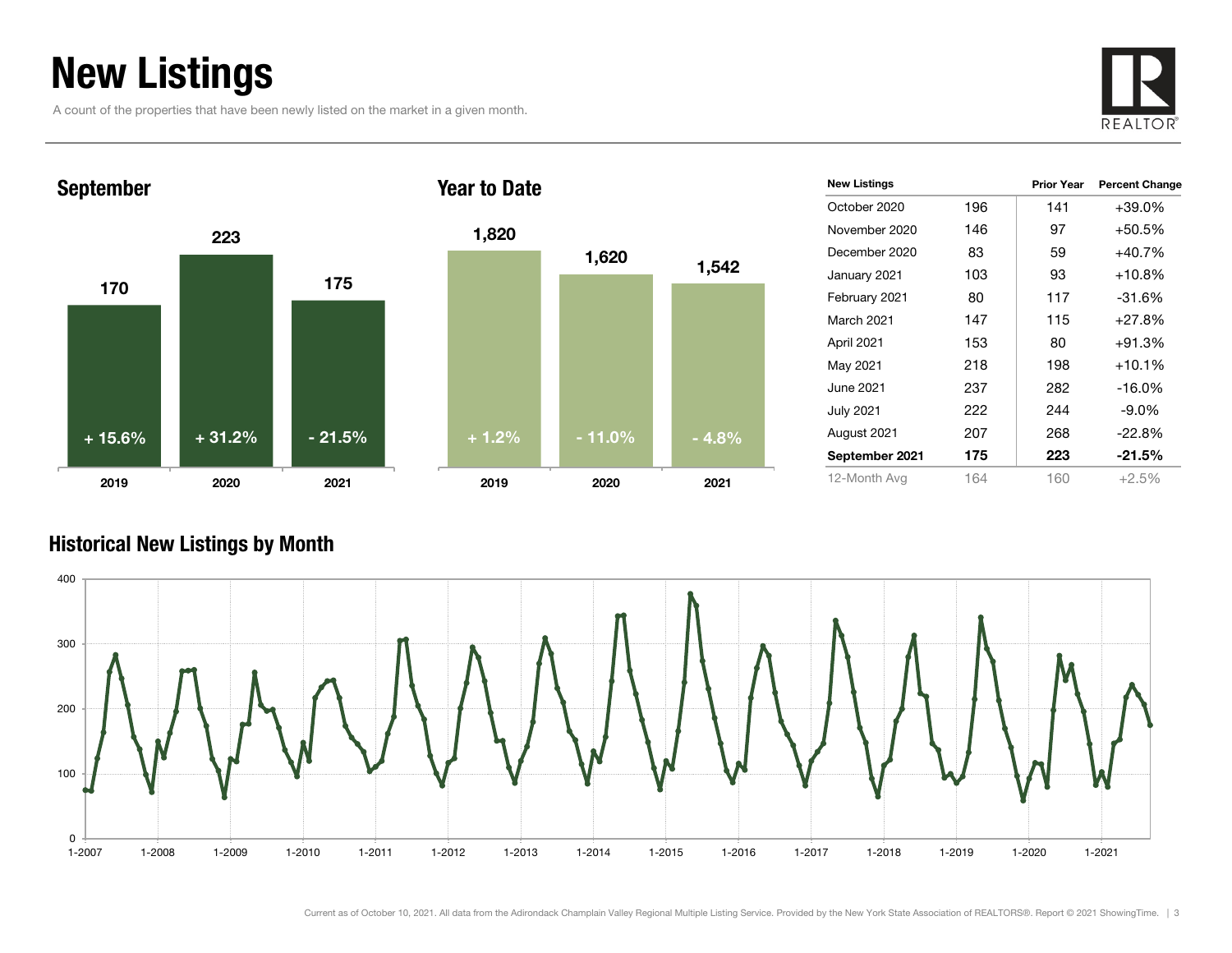### Pending Sales

A count of the properties on which offers have been accepted in a given month.





| <b>Pending Sales</b> |     | <b>Prior Year</b> | <b>Percent Change</b> |
|----------------------|-----|-------------------|-----------------------|
| October 2020         | 189 | 138               | $+37.0%$              |
| November 2020        | 130 | 103               | $+26.2%$              |
| December 2020        | 111 | 78                | $+42.3%$              |
| January 2021         | 133 | 102               | $+30.4%$              |
| February 2021        | 118 | 82                | $+43.9%$              |
| March 2021           | 150 | 75                | $+100.0\%$            |
| April 2021           | 143 | 72                | $+98.6%$              |
| May 2021             | 150 | 151               | $-0.7%$               |
| June 2021.           | 174 | 231               | $-24.7%$              |
| <b>July 2021</b>     | 162 | 257               | $-37.0\%$             |
| August 2021          | 209 | 234               | $-10.7%$              |
| September 2021       | 191 | 215               | $-11.2\%$             |
| 12-Month Avg         | 155 | 145               | $+6.9%$               |

#### Historical Pending Sales by Month

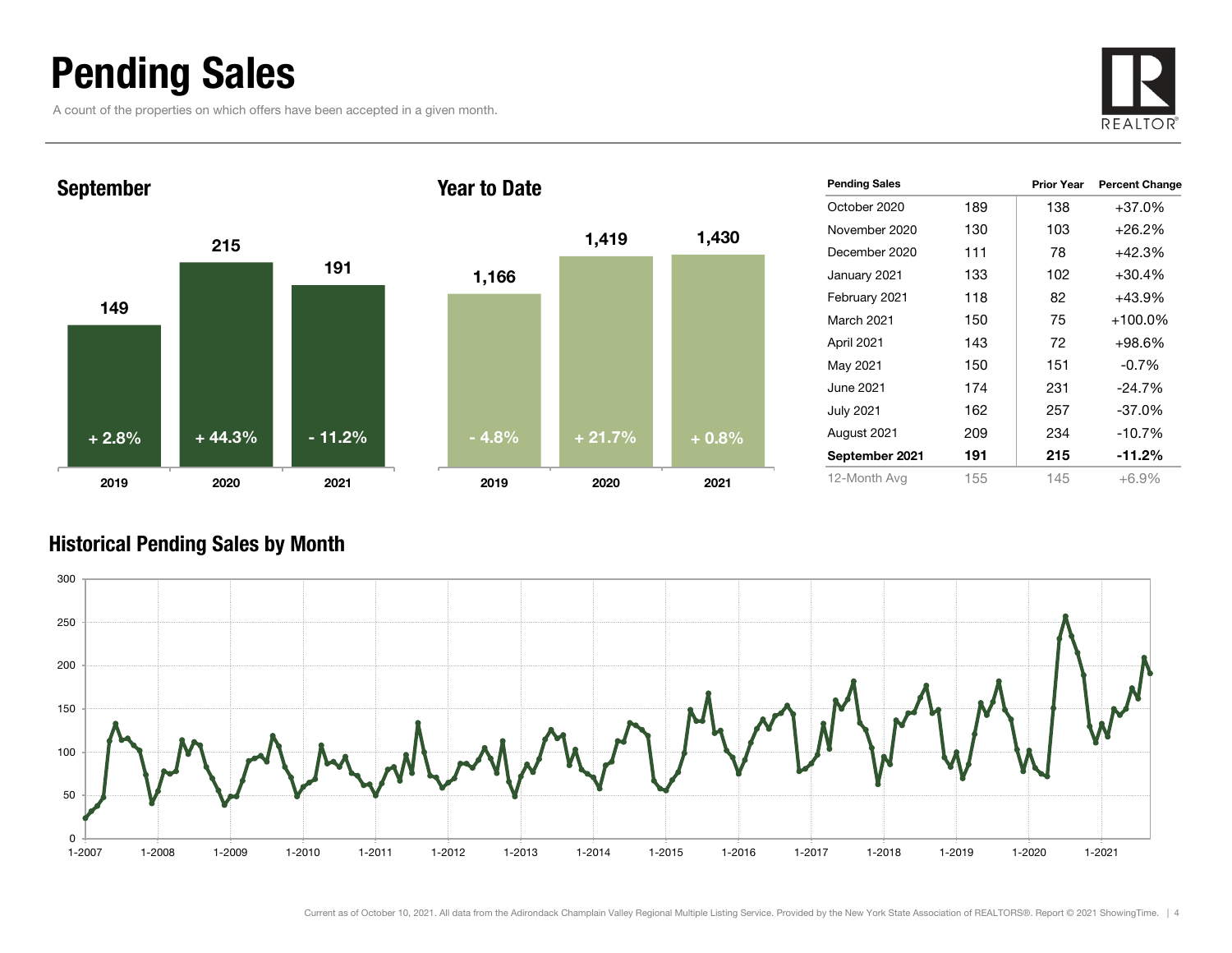### Closed Sales

A count of the actual sales that closed in a given month.





| <b>Closed Sales</b> |     | <b>Prior Year</b> | <b>Percent Change</b> |
|---------------------|-----|-------------------|-----------------------|
| October 2020        | 222 | 182               | $+22.0\%$             |
| November 2020       | 188 | 148               | $+27.0%$              |
| December 2020       | 216 | 130               | +66.2%                |
| January 2021        | 114 | 104               | $+9.6\%$              |
| February 2021       | 115 | 73                | +57.5%                |
| March 2021          | 131 | 85                | +54.1%                |
| April 2021          | 140 | 81                | +72.8%                |
| May 2021            | 134 | 97                | +38.1%                |
| June 2021           | 161 | 100               | +61.0%                |
| July 2021           | 150 | 159               | $-5.7%$               |
| August 2021         | 152 | 173               | $-12.1%$              |
| September 2021      | 189 | 228               | $-17.1%$              |
| 12-Month Avg        | 159 | 130               | $+22.3%$              |

#### Historical Closed Sales by Month

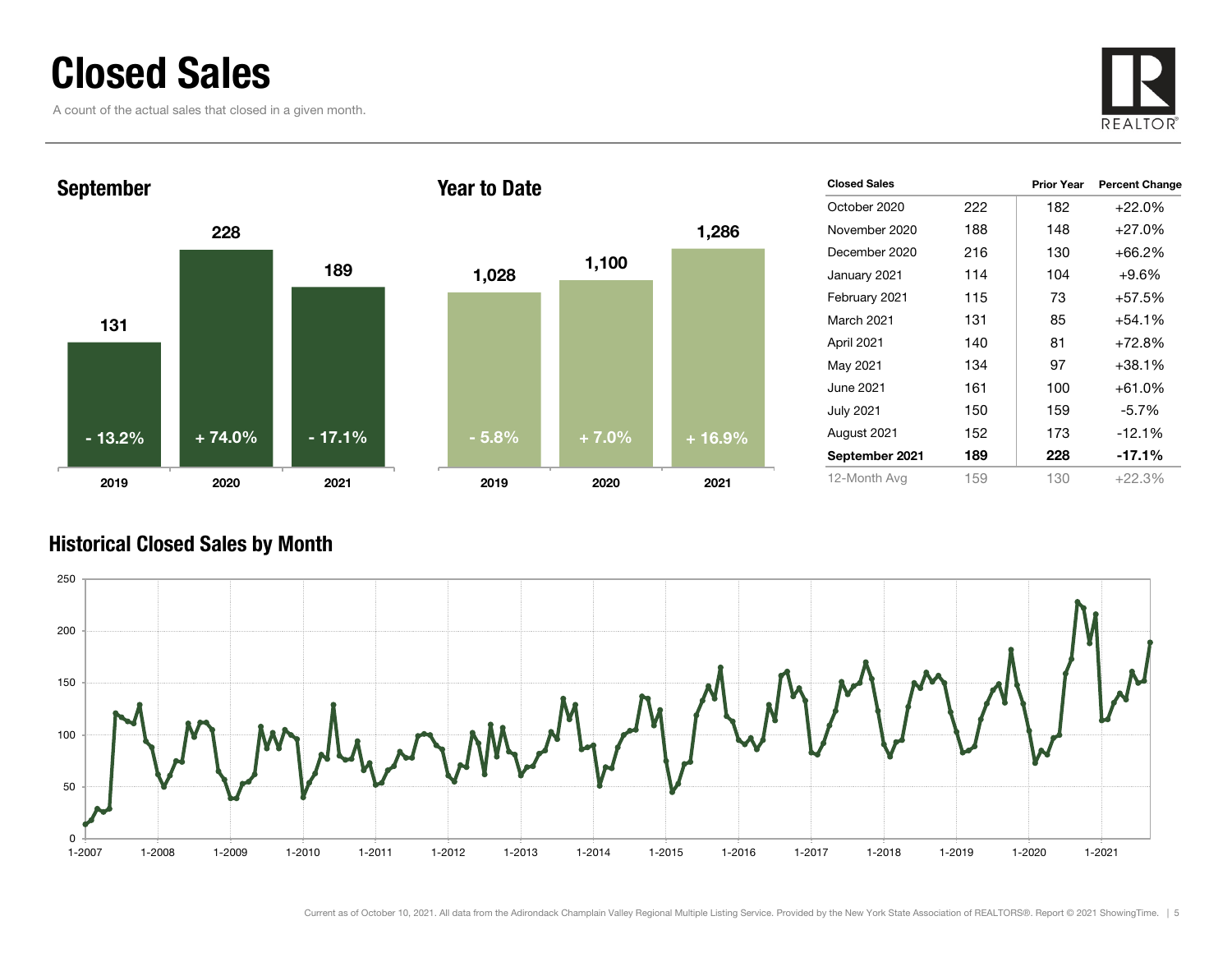### Days on Market Until Sale

Average number of days between when a property is listed and when it is closed in a given month.





| Days on Market    |     | <b>Prior Year</b> | <b>Percent Change</b> |
|-------------------|-----|-------------------|-----------------------|
| October 2020      | 167 | 168               | $-0.6%$               |
| November 2020     | 182 | 201               | $-9.5\%$              |
| December 2020     | 160 | 196               | $-18.4%$              |
| January 2021      | 176 | 163               | $+8.0\%$              |
| February 2021     | 161 | 199               | $-19.1%$              |
| <b>March 2021</b> | 190 | 227               | $-16.3%$              |
| April 2021        | 189 | 227               | $-16.7%$              |
| May 2021          | 186 | 247               | $-24.7%$              |
| June 2021         | 185 | 199               | $-7.0\%$              |
| <b>July 2021</b>  | 131 | 216               | $-39.4%$              |
| August 2021       | 137 | 179               | $-23.5%$              |
| September 2021    | 124 | 179               | $-30.7%$              |
| 12-Month Avg*     | 164 | 195               | $-15.9%$              |

\* Average Days on Market of all properties from October 2020 through September 2021. This is not the average of the individual figures above.



#### Historical Days on Market Until Sale by Month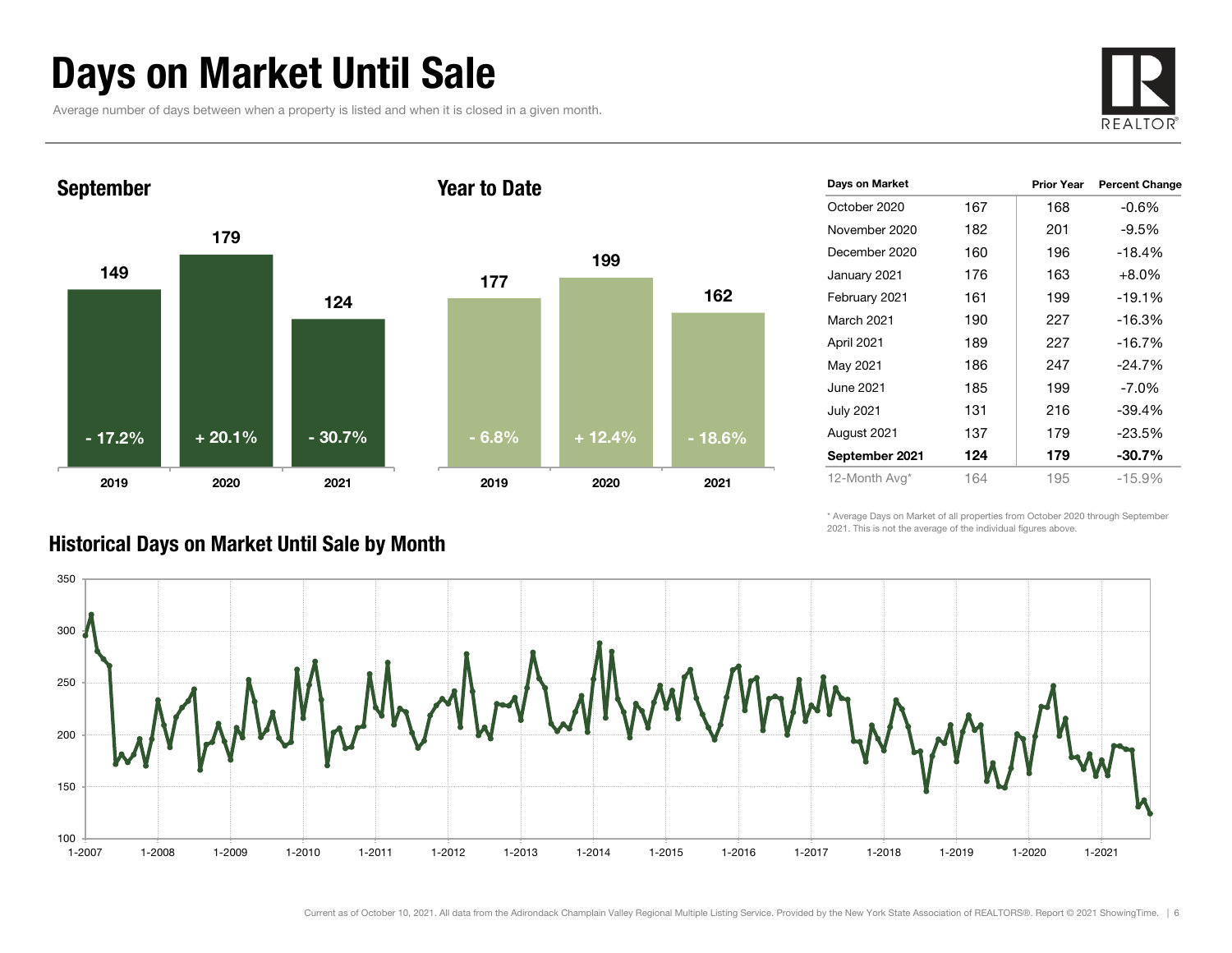### Median Sales Price

Point at which half of the sales sold for more and half sold for less, not accounting for seller concessions, in a given month.



#### September

#### Year to Date



| <b>Median Sales Price</b> |           | <b>Prior Year</b> | <b>Percent Change</b> |
|---------------------------|-----------|-------------------|-----------------------|
| October 2020              | \$209,000 | \$158,400         | +31.9%                |
| November 2020             | \$229,450 | \$185,500         | $+23.7%$              |
| December 2020             | \$195,750 | \$176,595         | $+10.8\%$             |
| January 2021              | \$196,763 | \$129,575         | +51.9%                |
| February 2021             | \$182,000 | \$149,000         | $+22.1%$              |
| March 2021                | \$195,944 | \$159,000         | +23.2%                |
| April 2021                | \$225,000 | \$165,000         | $+36.4%$              |
| May 2021                  | \$191,000 | \$150,000         | +27.3%                |
| June 2021                 | \$200,000 | \$155,000         | $+29.0\%$             |
| <b>July 2021</b>          | \$215,000 | \$199,900         | $+7.6%$               |
| August 2021               | \$237,000 | \$200,000         | $+18.5\%$             |
| September 2021            | \$210,000 | \$204,750         | $+2.6\%$              |
| 12-Month Med*             | \$206,000 | \$175,000         | $+17.7\%$             |
|                           |           |                   |                       |

\* Median Sales Price of all properties from October 2020 through September 2021. This is not the average of the individual figures above.



#### Historical Median Sales Price by Month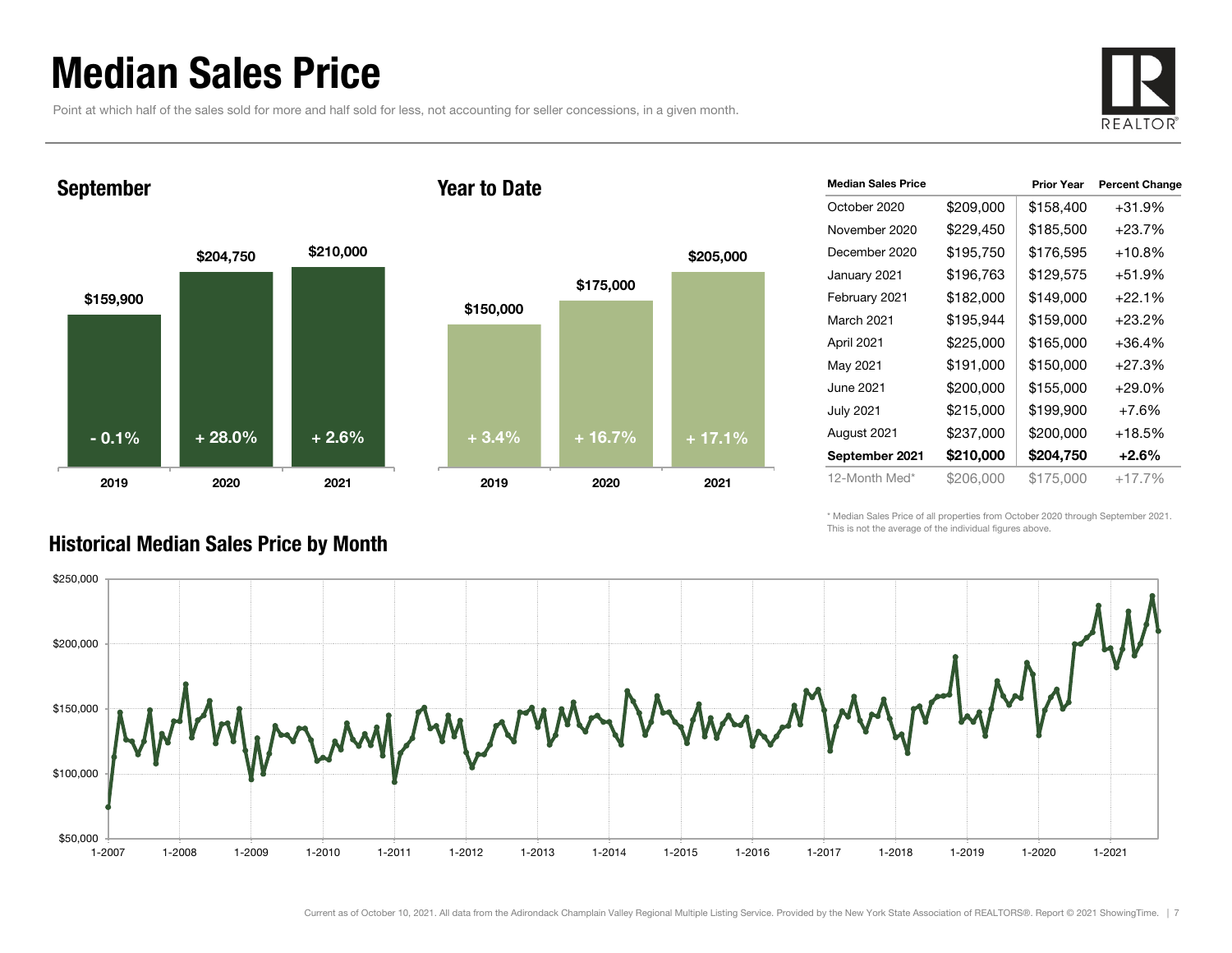### Average Sales Price

September

Average sales price for all closed sales, not accounting for seller concessions, in a given month.



\$224,082 \$270,385 \$332,714 2019 2020 2021 \$209,564 2019+ 0.7%

#### Year to Date



| Avg. Sales Price |           | <b>Prior Year</b> | <b>Percent Change</b> |
|------------------|-----------|-------------------|-----------------------|
| October 2020     | \$342,931 | \$207,250         | $+65.5%$              |
| November 2020    | \$344,748 | \$262,558         | $+31.3%$              |
| December 2020    | \$289,480 | \$235,600         | $+22.9%$              |
| January 2021     | \$282,917 | \$172,314         | $+64.2%$              |
| February 2021    | \$271,137 | \$241,225         | $+12.4%$              |
| March 2021       | \$390,703 | \$205,621         | $+90.0\%$             |
| April 2021       | \$308,038 | \$249,439         | $+23.5%$              |
| May 2021         | \$292,117 | \$280,419         | $+4.2%$               |
| June 2021        | \$286,738 | \$236,529         | $+21.2%$              |
| July 2021        | \$270,145 | \$290,543         | $-7.0\%$              |
| August 2021      | \$331,019 | \$310,838         | $+6.5%$               |
| September 2021   | \$332,714 | \$270,385         | $+23.1%$              |
| 12-Month Avg*    | \$313,984 | \$251,924         | +24.6%                |

\* Avg. Sales Price of all properties from October 2020 through September 2021. This is not the average of the individual figures above.



#### Historical Average Sales Price by Month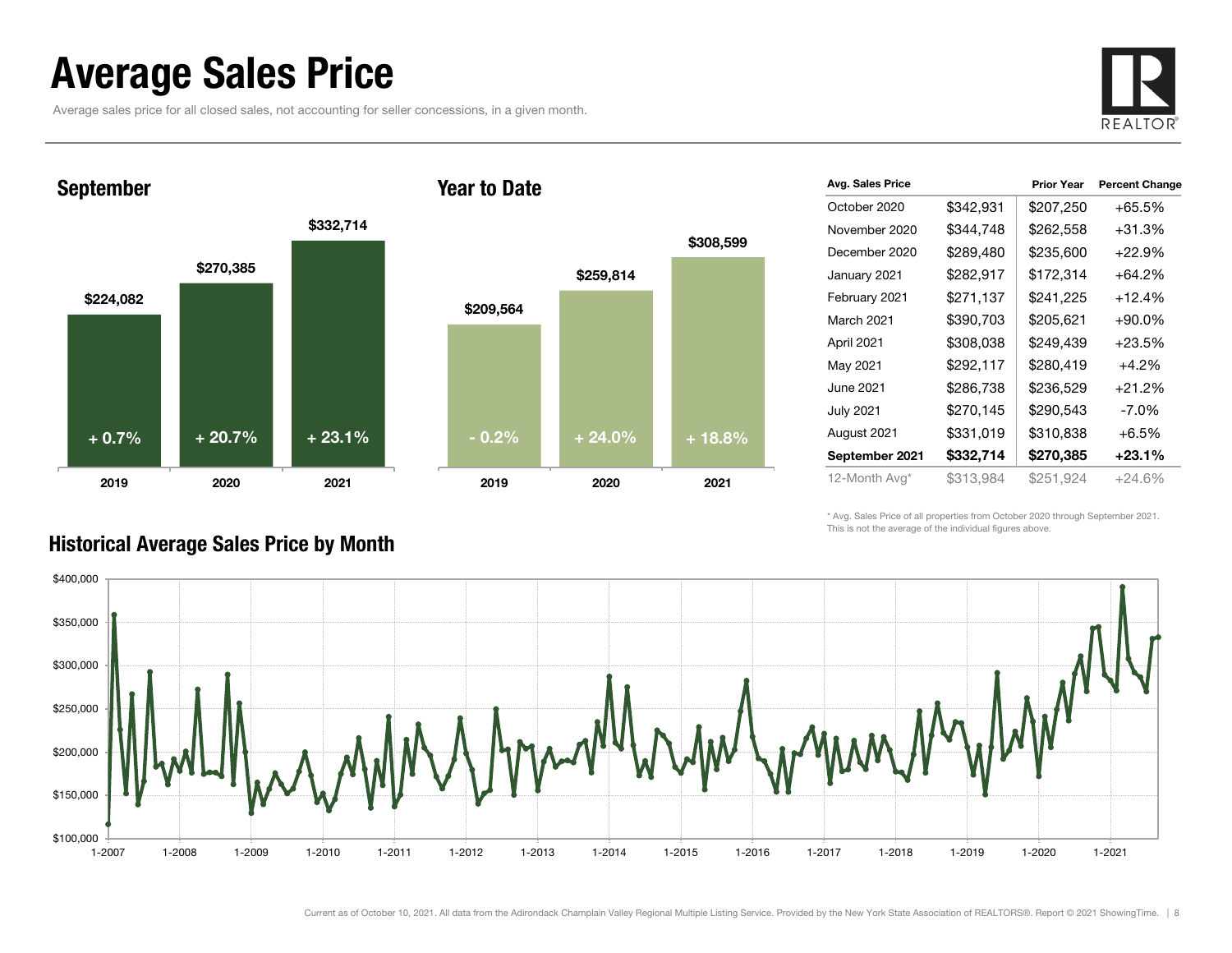### Percent of List Price Received

Percentage found when dividing a property's sales price by its most recent list price, then taking the average for all properties sold in a given month, not accounting for seller concessions.



September

#### Year to Date



| <b>Pct. of List Price Received</b> |       | <b>Prior Year</b> | <b>Percent Change</b> |
|------------------------------------|-------|-------------------|-----------------------|
| October 2020                       | 96.2% | 94.8%             | $+1.5%$               |
| November 2020                      | 95.6% | 92.8%             | $+3.0%$               |
| December 2020                      | 96.3% | 93.9%             | $+2.6%$               |
| January 2021                       | 96.6% | 94.0%             | $+2.8%$               |
| February 2021                      | 95.6% | 93.0%             | $+2.8%$               |
| March 2021                         | 96.4% | 94.9%             | $+1.6%$               |
| April 2021                         | 96.7% | 93.3%             | $+3.6%$               |
| May 2021                           | 95.8% | 93.9%             | $+2.0%$               |
| June 2021                          | 97.1% | 94.0%             | $+3.3%$               |
| <b>July 2021</b>                   | 96.4% | 94.7%             | $+1.8%$               |
| August 2021                        | 97.6% | 95.6%             | $+2.1%$               |
| September 2021                     | 97.6% | 95.6%             | $+2.1%$               |
| 12-Month Avg*                      | 96.5% | 94.4%             | $+2.2%$               |

\* Average Pct. of List Price Received for all properties from October 2020 through September 2021. This is not the average of the individual figures above.



#### Historical Percent of List Price Received by Month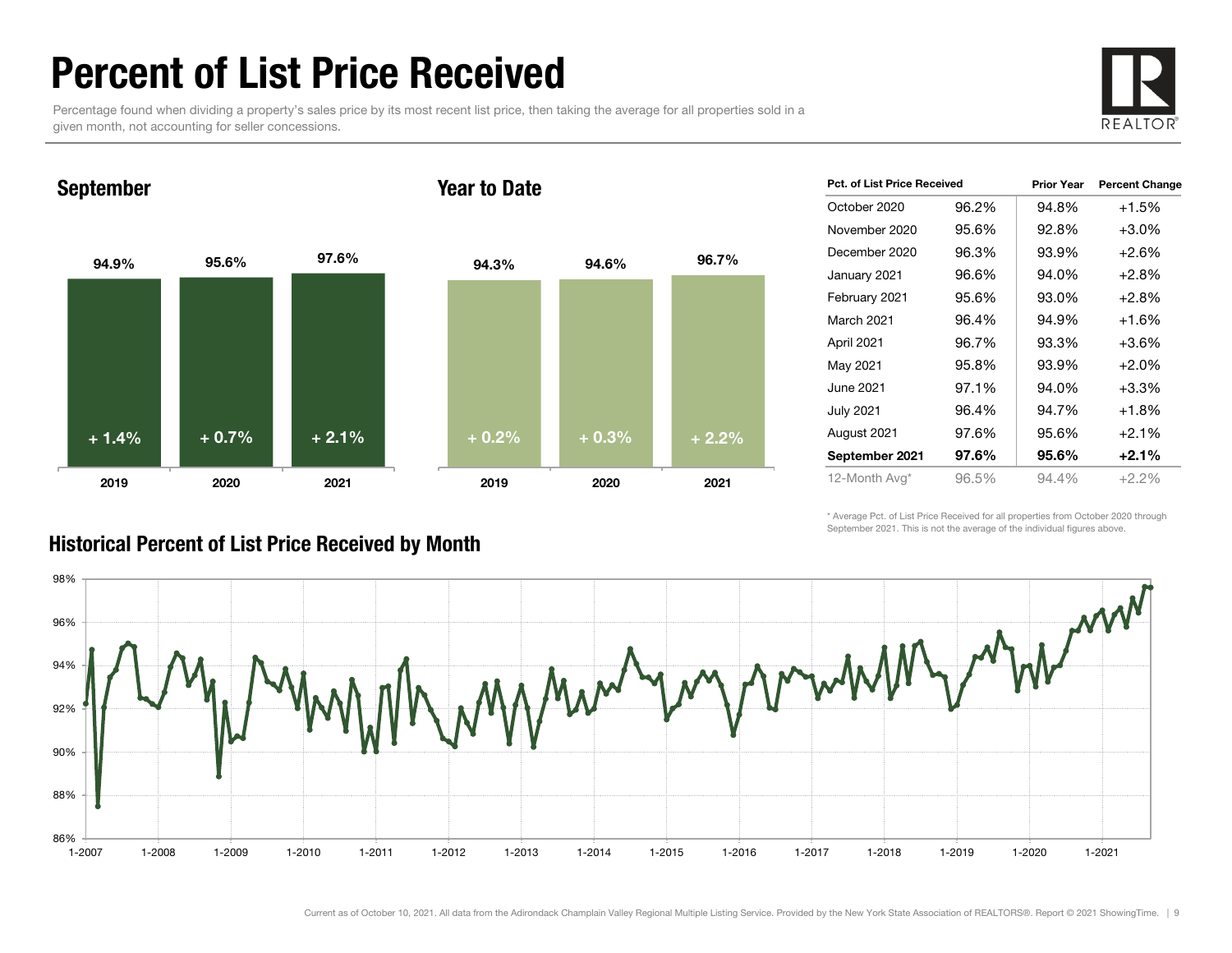# Housing Affordability Index

This index measures housing affordability for the region. For example, an index of 120 means the median household income is 120% of what is necessary to qualify for the median-priced home under prevailing interest rates. A higher number means greater affordability.





| <b>Affordability Index</b> |     | <b>Prior Year</b> | <b>Percent Change</b> |
|----------------------------|-----|-------------------|-----------------------|
| October 2020               | 183 | 214               | $-14.5%$              |
| November 2020              | 168 | 183               | $-8.2%$               |
| December 2020              | 199 | 191               | $+4.2\%$              |
| January 2021               | 196 | 274               | $-28.5%$              |
| February 2021              | 210 | 242               | -13.2%                |
| <b>March 2021</b>          | 189 | 227               | $-16.7%$              |
| April 2021                 | 165 | 222               | $-25.7%$              |
| May 2021                   | 196 | 246               | $-20.3%$              |
| June 2021                  | 187 | 240               | $-22.1%$              |
| July 2021                  | 176 | 188               | $-6.4%$               |
| August 2021                | 159 | 190               | -16.3%                |
| September 2021             | 180 | 186               | $-3.2\%$              |
| 12-Month Avg               | 184 | 217               | $-15.2%$              |

#### Historical Housing Affordability Index by Mont h

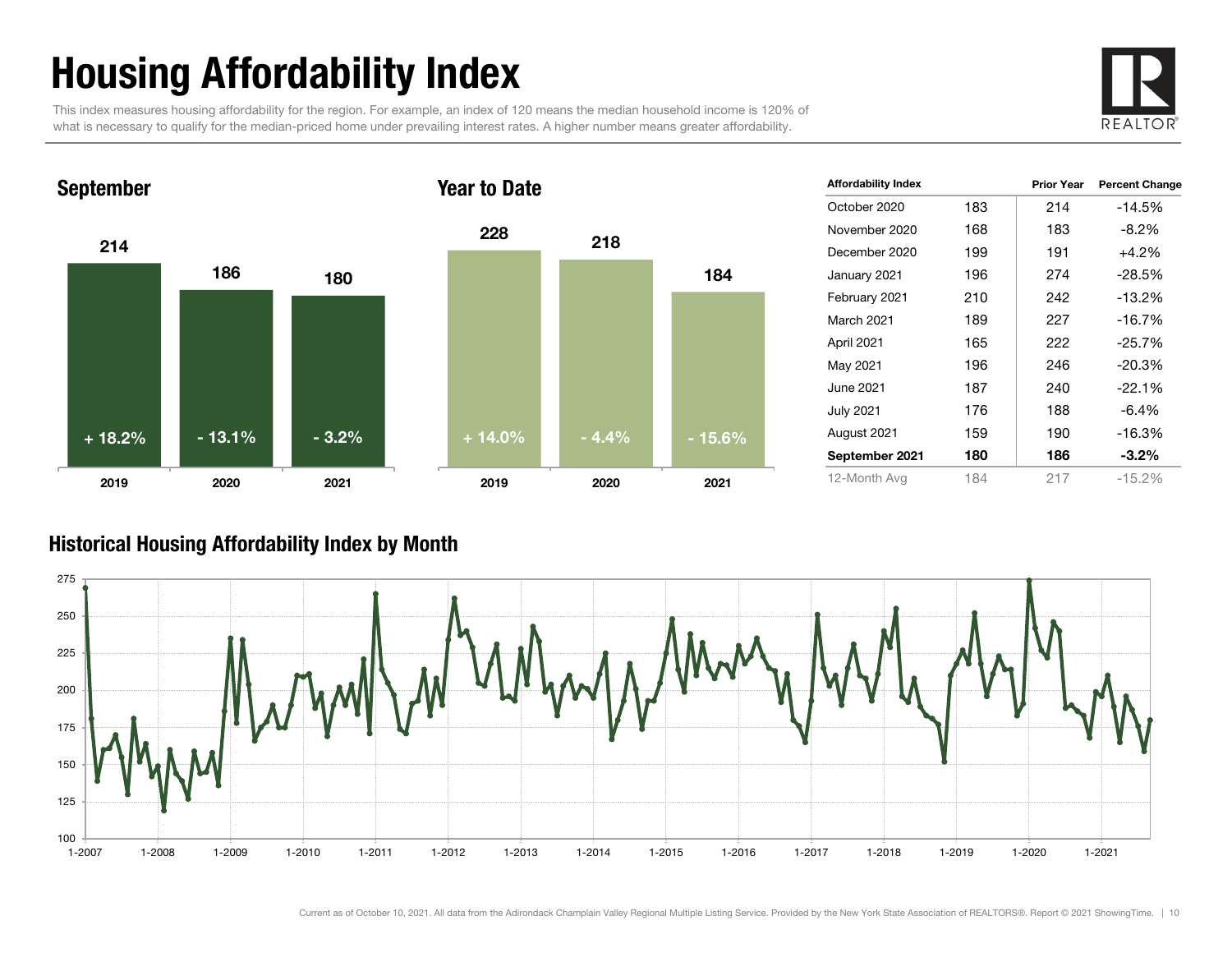### Inventory of Homes for Sale

The number of properties available for sale in active status at the end of a given month.





#### Historical Inventory of Homes for Sale by Month

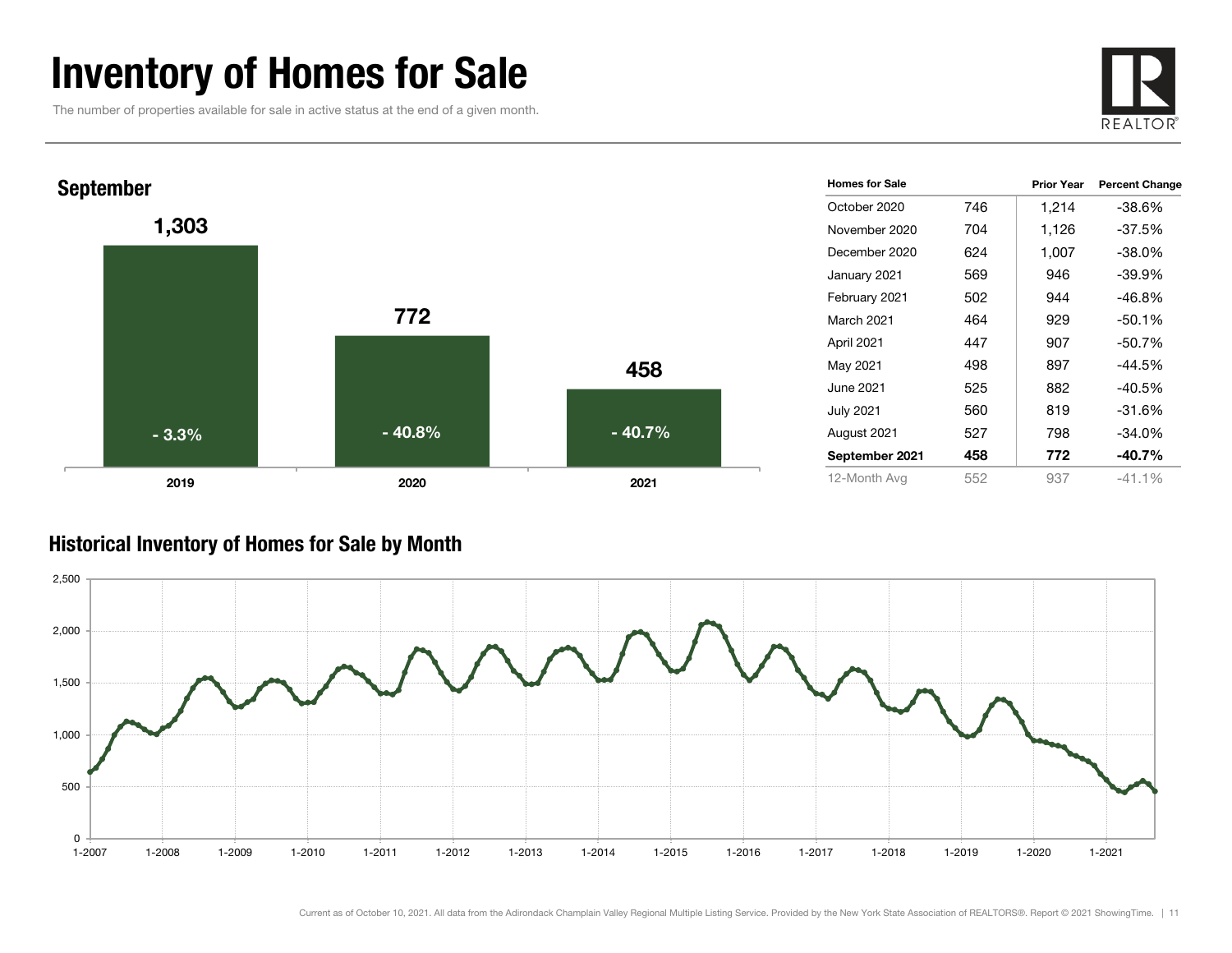### Months Supply of Inventory

The inventory of homes for sale at the end of a given month, divided by the average monthly pending sales from the last 12 months.





#### Historical Months Supply of Inventory by Month